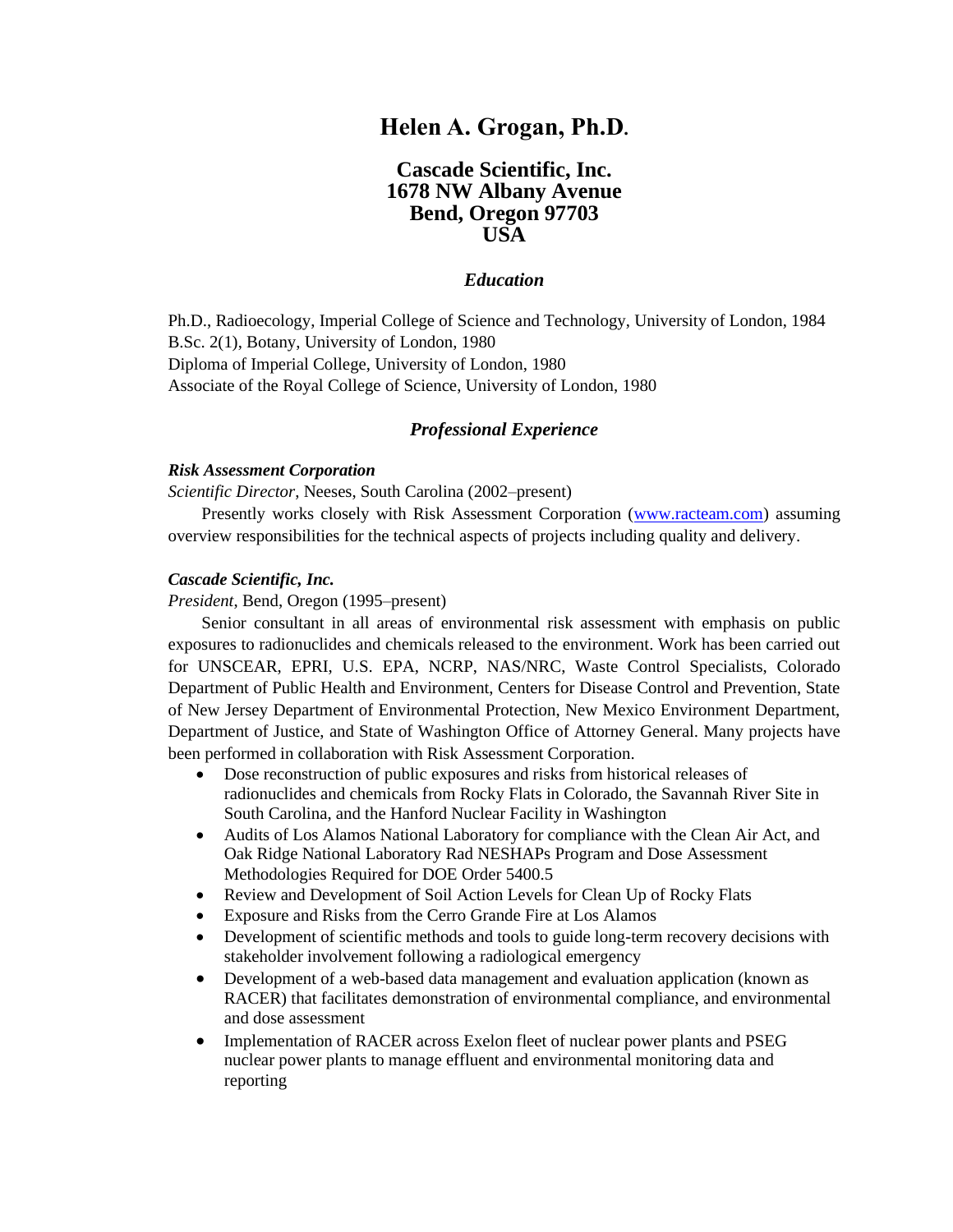- Development of a dose-based compliance system for low-level radioactive waste disposal facility using routine environmental monitoring data.
- Performance assessment for low-level radioactive waste disposal at the CWF and FWF facilities and licensed Subtitle C hazardous waste at the RCRA landfill, Andrews. Texas
- Development and Implementation of the Sample Management and Analytical Results Tracking (SMART) System for Hanford Mission Support Alliance (MSA)
- Dose and risk calculations for commercial landfills in Kentucky and Oregon that inadvertently accepted TENORM (Technologically Enhanced Naturally Occurring Radioactive Material).
- Implementation of a methodology to determine radon releases from waste streams to determine compliance with Oregon pathway exemption requirements.
- Consultant to UNSCEAR (United Nations Scientific Committee on the Effects of Atomic Radiation) on Quality Criteria for Evaluating Public Exposure to Ionizing Radiation from Natural and Other Sources. 2020 – 2022.
- Staff consultant to NCRP Secretariat in support of:
	- o Scientific Committee 6-11 "Deriving Organ Doses for Medical Radiation Workers Using Personal Monitoring Data with a Focus on Lung" 2018–2020.
	- o Scientific Committee 6-12 "Development of Models for Brain Dosimetry for Internally Deposited Radionuclides" 2019–2022
	- o Scientific Committee 3-2. "Instrument Response Verification and Calibration for Use in Radiation Emergencies" 2021 - 2022

### *Independent Consultant*

*Scientific Consultant,* Vero Beach, Florida (1992–1995)

Worked on dose reconstruction projects related to historical releases from the DOE weapons complex.

### *Intera Information Technologies*

*Scientific Consultant*, Henley-on-Thames, United Kingdom (1989–1992)

Senior consultant for the Environmental Systems Assessment Group involved in a wide range of projects concerned with the assessment of radioactive and nonradioactive hazardous wastes. Provided technical assistance to Nagra to coordinate and execute the Kristallin I and Wellenberg '92 safety assessments for high-level waste and low-/intermediate-level waste disposal. Responsible for technical coordination of Intera contracts with Nagra. Key projects included the following:

- Technical secretariat to BIOMOVS (BIospheric MOdel Validation Study) an international cooperative effort to test models designed to quantify the transfer and accumulation of radionuclides and other trace substances in the environment.
- Developed an outline methodology for the comparative assessment of environmental impacts from landfilled wastes generated by prescribed processes for Her Majesty's Inspectorate of Pollution, Department of the Environment.
- Conducted a project for the Commission of the European Communities (CEC) in collaboration with IMA (Spain) to compare the approaches used to justify landbased disposal of toxic wastes and solid radioactive wastes, to identify where technical improvements to these approaches could be made, and to develop methods for their implementation.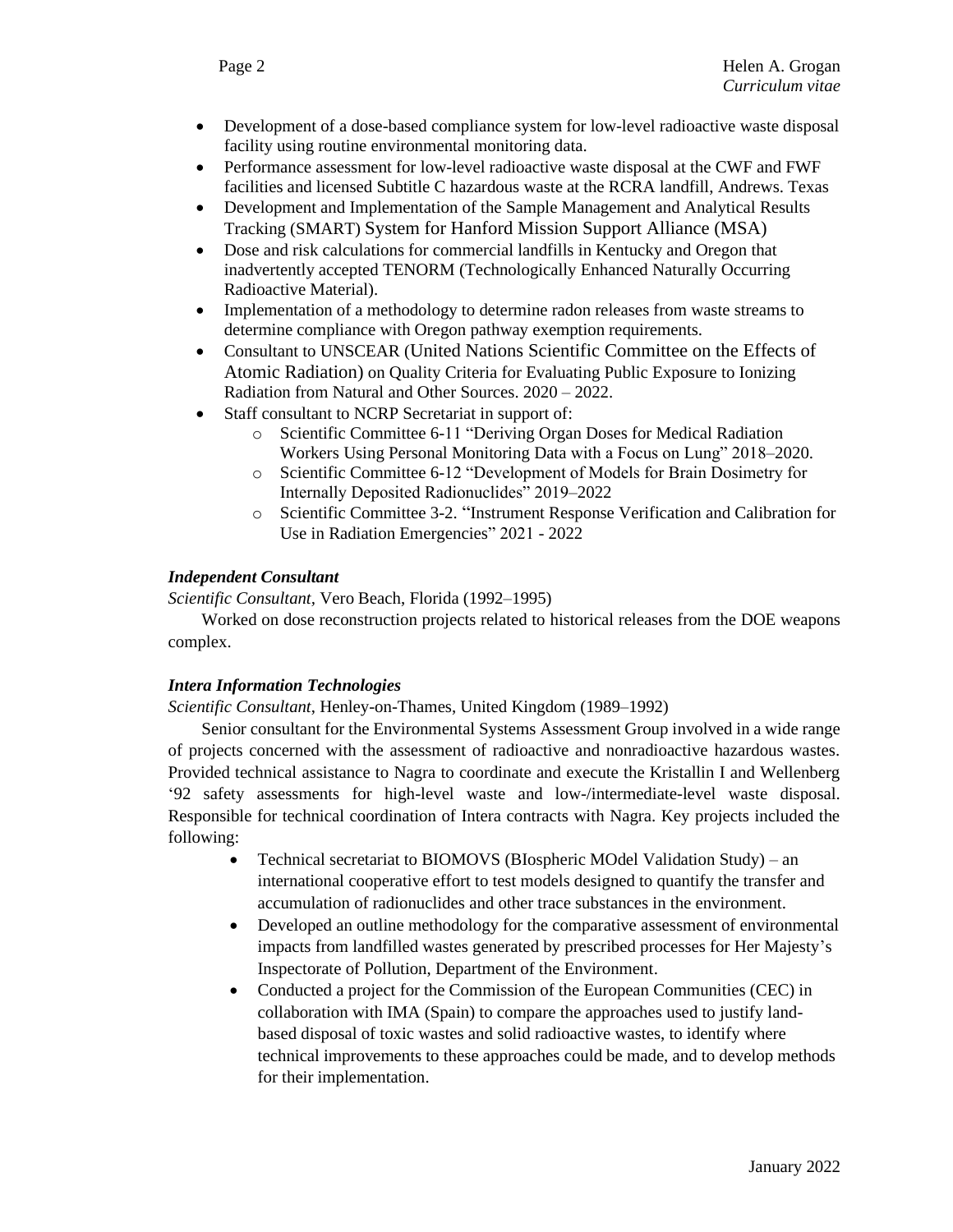- Conducted scenario analyses for the Nagra Kristallin I and Wellenberg projects and developed the supporting databases to provide a structured and consistent framework for identifying important phenomena (features, events, and processes) that need to be accounted for in repository performance assessment.
- Investigated the post-disposal implications of gas generated from a low- /intermediate-level waste repository for Nagra.

## *Eidg. Institut für Reaktorforschung (EIR) (now the Paul Scherrer Institute (PSI), (formerly Swiss Federal Institute for Reactor Research)*

*Geosphere and biosphere transport modeling program leader* (1988–1989) *Guest Scientist,* Würenlingen, Switzerland (1984–1987)

Member of the Repository Performance Assessment Group and responsible for the biosphere modeling aspects of the performance assessment of high-level waste and low-/intermediate-level waste repositories.

- Contributed to Projekt Gewähr 1985 (demonstration of radwaste disposal feasibility in Switzerland).
- Spent summer of 1987 working with Robert Gardner, Ph.D, and F. Owen Hoffman at Oak Ridge National Laboratory to gain experience in probabilistic modelling techniques.
- Development of quantitative geomicrobiological models. Appointed technical coordinator of the new Nagra microbiology program in April 1988, which was designed to quantitatively consider microbial effects in a radioactive waste repository for use in subsequent performance assessments. This effort involved coordinating research groups within Switzerland and other European countries.
- January 1988, appointed sub-program leader for the geosphere and biosphere transport modeling. This work encompassed performance assessment in general, including scenario evaluation and consequence analysis.
- Actively participated in BIOMOVS. As chairperson for test scenario B2 (Irrigation with Contaminated Groundwater) was responsible for producing and editing the technical report presenting the study results.

## *Committee Memberships*

- Member, U.S. Delegation, 69th Session of United Nations Scientific Committee on the Effects of Atomic Radiation. Vienna, Austria. 2022. 9 May – 13 May, 2022.
- Member, U.S. Delegation, 68th Session of United Nations Scientific Committee on the Effects of Atomic Radiation. Vienna, Austria. 2021. 21 June – 25 June, 2021 (Virtual Meeting).
- Member, U.S. Delegation, 67th Session of United Nations Scientific Committee on the Effects of Atomic Radiation. Vienna, Austria. 2020. 2 November – 6 November, 2020 (Virtual Meeting).
- Member, U.S. Delegation, 66th Session of United Nations Scientific Committee on the Effects of Atomic Radiation. Vienna, Austria. 10 June – 14 June, 2019.
- Member, National Council on Radiation Protection and Measurements Scientific Committee 3-1 "Guidance for Emergency Responder Dosimetry," 2014 – 2019.
- Member, U.S. Delegation, 65th Session of United Nations Scientific Committee on the Effects of Atomic Radiation. Vienna, Austria. 11 June–14 June, 2018.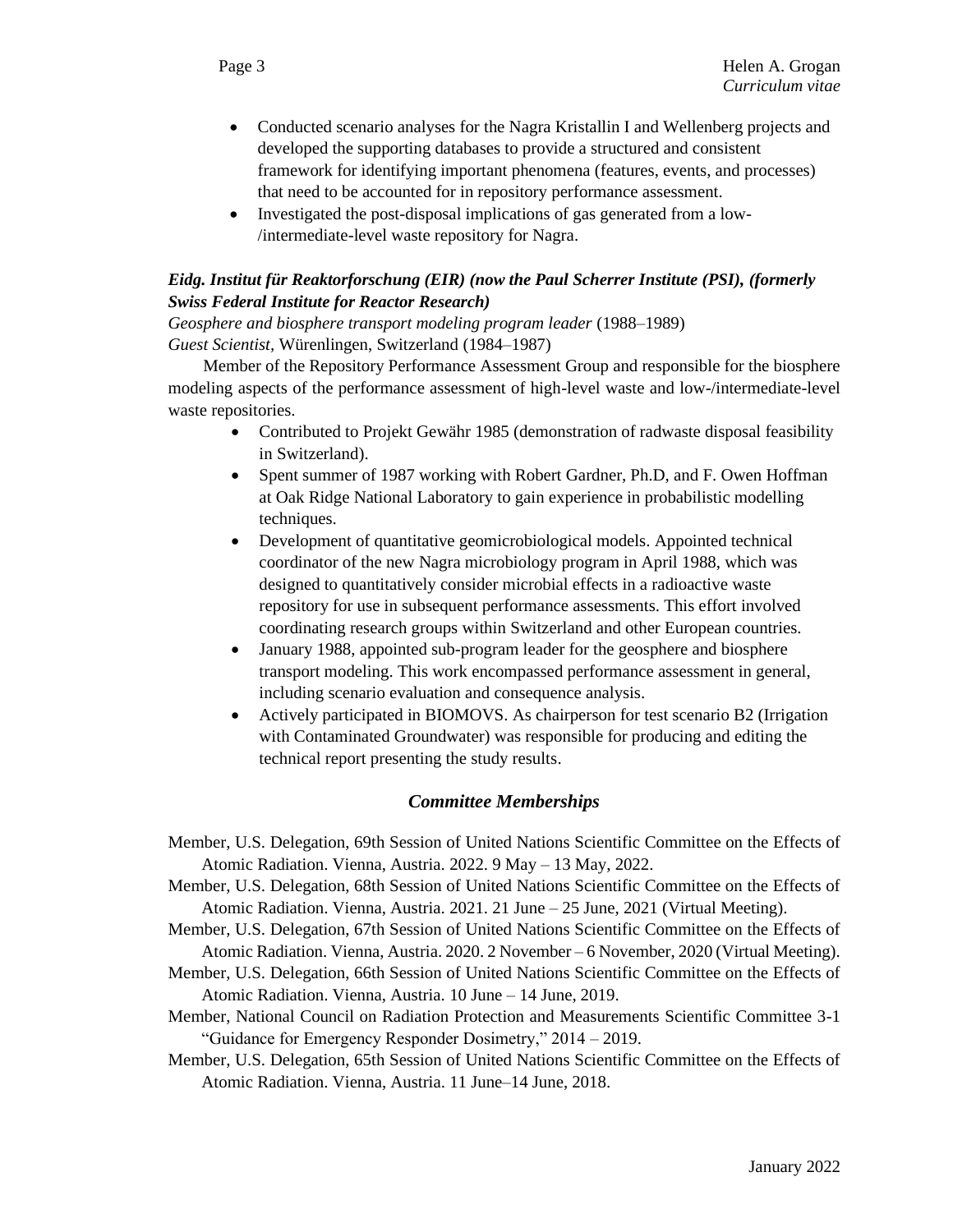- Member, U.S. Delegation, 64th Session of United Nations Scientific Committee on the Effects of Atomic Radiation. Vienna, Austria. 29 May–2 June, 2017.
- Member, U.S. Delegation, 63rd Session of United Nations Scientific Committee on the Effects of Atomic Radiation. Vienna, Austria. 27 June–1 July, 2016.
- Member, U.S. Delegation, 62nd Session of United Nations Scientific Committee on the Effects of Atomic Radiation. Vienna, Austria. 1–5 June, 2015.
- Member, U.S. Delegation, 61st Session of United Nations Scientific Committee on the Effects of Atomic Radiation. Vienna, Austria. 21–25 July, 2014.
- Chair, IAEA consultancy to develop guidance on management of large amounts of radioactive waste after an emergency situation, 2013 – 2015.
- Member, Institute of Medicine of the National Academies "Research Directions in Human Biological Effects of Low Level Ionizing Radiation," 2013 – 2014.
- Advisor, National Council on Radiation Protection and Measurements Scientific Committee 5-1 "Decision Making for Late-Phase Recovery from Nuclear or Radiological Incidents," 2011 – 2013.
- Member, National Council on Radiation Protection and Measurements Scientific Committee 1-19 "Health Protection Issues Associated with Use of Active Detection Technology Security Systems for Detection of Radioactive Threat Materials," 2009 – 2011.
- Member, National Academy of Sciences Committee to Review the "Worker and Public Health Activities Program Administered by the Department of Energy and the Department of Health and Human Services," 2005 – 2006.
- Member, Merit Panel, "Review of the Preliminary Performance Assessment for Waste Management Area C at the Hanford Site, Washington." Convened by CH2M-Hill Hanford Group, Inc., with concurrence of the Department of Energy and the State of Washington Department of Ecology, 2004.
- Member, Radiation Advisory Committee, Science Advisory Board, U.S. Environmental Protection Agency,  $2001 - 2007$ .
- Consultant, Environmental Models Subcommittee, Executive Committee, U.S. Environmental Protection Agency, 1999 – 2000.
- Member, Scientific Committee on Dose Reconstruction, National Council on Radiation Protection and Measurements, 1994 – 2000.

## *Professional Society Memberships*

American Association for the Advancement of Science Member, National Council on Radiation Protection and Measurements (NCRP), 2014–present Health Physics Society

## *Courses Taught and Offered*

Environmental Risk Assessment and Analysis, Training Course H-420. Source Term Evaluation; Terrestrial Transport and Pathway Analysis; Exposure Scenarios, Dose and Risk Coefficients; Screening Approach Case Studies; Validation and Confirmatory Analysis; Case Study – The Fernald Historical Dose Reconstruction Project. Training Course H-420 prepared and presented by Risk Assessment Corporation for the U.S. Nuclear Regulatory Commission at the NRC Professional Development Center, Three White Flint North, Maryland. April 27–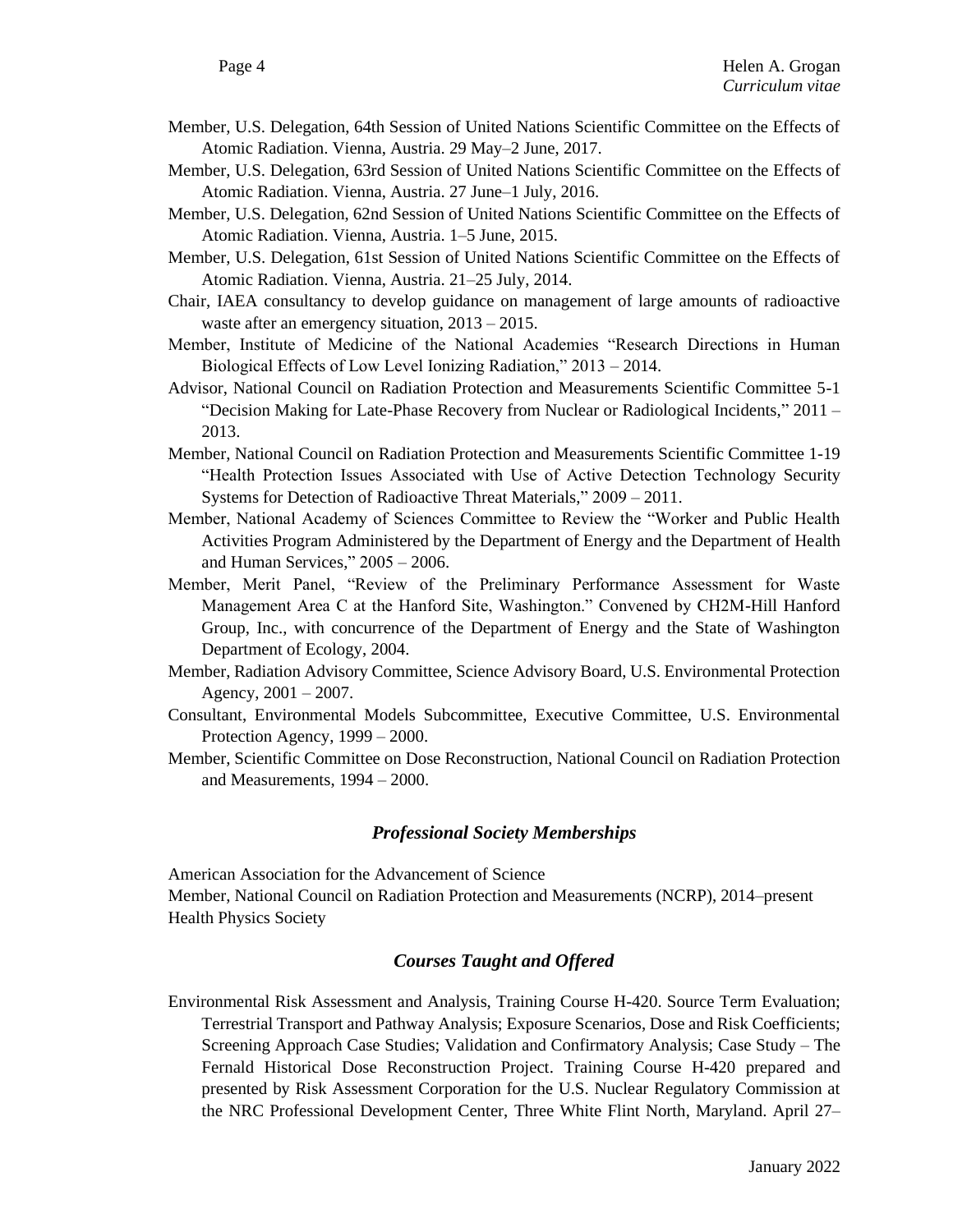### May 1, 2015, 22 Attendees

- Environmental Risk Assessment and Analysis, Training Course H-420. Source Term Evaluation; Terrestrial Transport and Pathway Analysis; Exposure Scenarios, Dose and Risk Coefficients; Screening Approach Case Studies; Validation and Confirmatory Analysis; Case Study – The Fernald Historical Dose Reconstruction Project. Training Course H-420 prepared and presented by Risk Assessment Corporation for the U.S. Nuclear Regulatory Commission at the NRC Professional Development Center, Three White Flint North, Maryland. April 27– May 1, 2015, 9 Attendees
- Radiological Risk Assessment for Decision Making, Compliance, and Emergency Response. Exposure Scenarios; Model Validation and Testing. Crystal City Marriott, Arlington, Virginia. Risk Assessment Corporation. March 4–8, 2013, 42 attendees.
- Radiological Risk Assessment for Decision Making, Compliance, and Emergency Response. Scenarios of Exposure, Defining the Representative Individual; Model Validation and Testing. Crystal City Marriott, Arlington, Virginia. Risk Assessment Corporation. March 5–9, 2012, 37 attendees.
- Radiological Risk Assessment and Environmental Analysis Course. Uncertainty in Assessment Models and Validation; Case Studies: Pulling it all Together; RACER: A Process and Tools for an Integrated Approach to Risk Assessment. ITC School of Underground Waste Storage and Disposal. University of Bristol Risk Centre, Bristol, United Kingdom. June 22–26, 2009, 17 attendees.
- Environmental Risk Assessment Analysis Training Course H-401. Source Term Evaluation; Exposure, Dose and Risk Assessment; Practical Application of Models to Risk Assessment; Validation and Confirmatory Analysis; Continuing the Environmental Risk Assessment Process. Training Course H-401 prepared and presented by Risk Assessment Corporation for the U.S. Nuclear Regulatory Commission at the NRC's Professional Development Center, Bethesda, Maryland. January 26–30, 2009, 23 attendees.
- Risk Assessment for Radioactively Contaminated Sites: Los Alamos Case Study. Geologic Disposal of High-Level Waste. ITC School of Underground Waste Storage and Disposal. September 2–5, 2008. Las Vegas, Nevada, 25 attendees.
- Risk Assessment for Radioactively Contaminated Sites: Los Alamos Case Study. Geologic Disposal of High-Level Waste. ITC School of Underground Waste Storage and Disposal. June 25–28, 2007. Las Vegas, Nevada, 24 attendees.
- Conversion to Dose and Risk. Part of Three Short Courses for Regulators and Radiation Health Specialists: Emerging Topics in Radiation Protection and Risk Assessment. March 16–18, 2004. Kiawah Island, South Carolina, 25 attendees.
- Model Testing and Uncertainty. Part of Three Short Courses for Regulators and Radiation Health Specialists: Emerging Topics in Radiation Protection and Risk Assessment. March 16–18, 2004. Kiawah Island, South Carolina, 25 attendees.
- Testing Models Used for Risk Assessment. Part of a five-day course developed and presented by Risk Assessment Corporation. Calculating and Understanding Risks from Radionuclides Released to the Environment. November 15–19, 1999. Seattle, Washington, 40 attendees.
- Testing Models Used for Risk Assessment. Part of a five-day course developed and presented by Radiological Assessment Corporation. Calculating and Understanding Risks from Radionuclides Released to the Environment. April 28–May 2, 1997. Santa Fe, New Mexico, 150 attendees.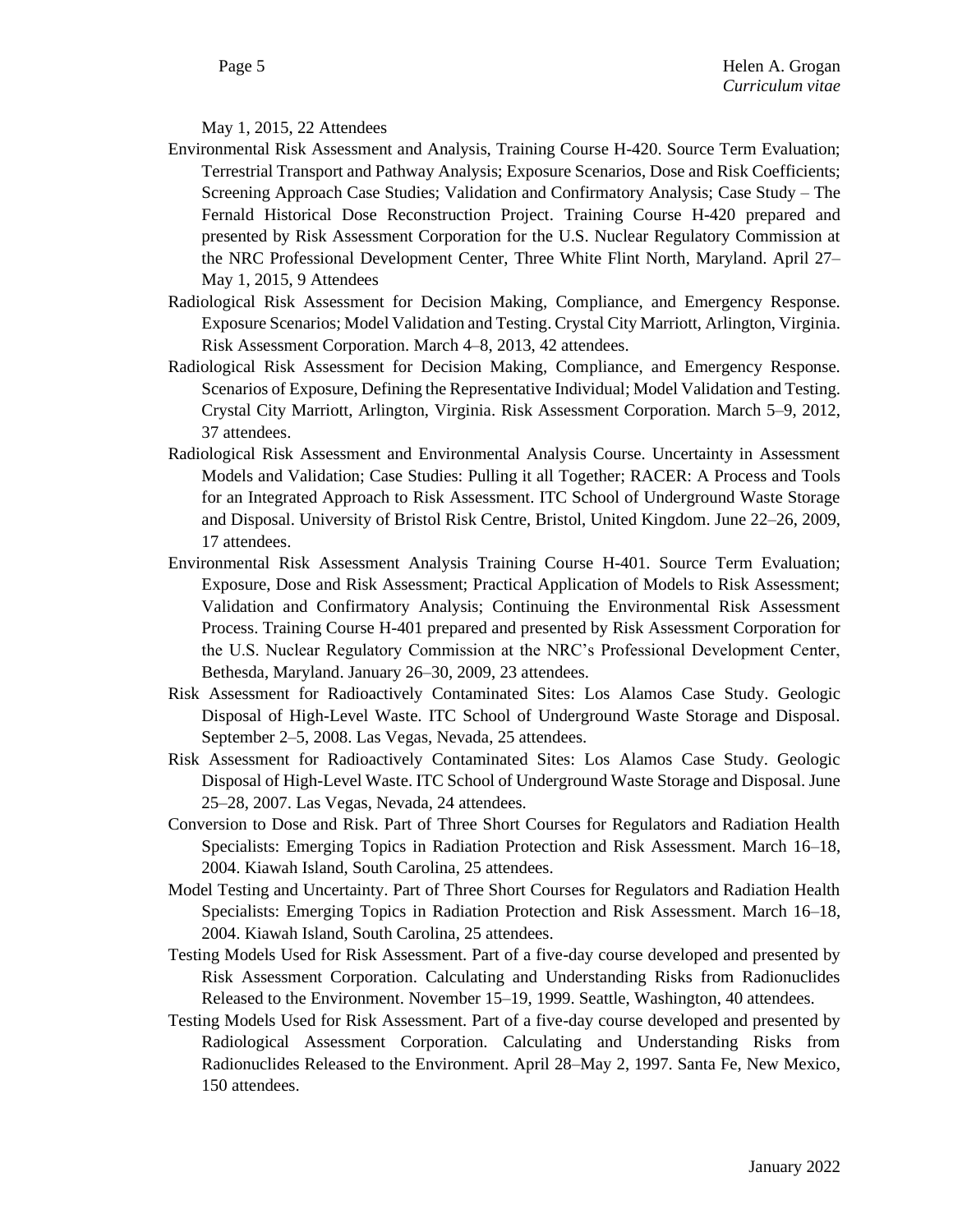#### *Text Book and Text Book Chapter Publications*

- Institute of Medicine and National Research Council of the National Academies. 2014. *Research on Health Effects of Low-Level Ionizing Radiation Exposure – Opportunities for the Armed Forces Radiobiology Research Institute*. Review Committee Members – Hricak, H. (Chair), D.J. Brenner, L.T. Dauer, G.X. Ding, F. Dominici, **H.A. Grogan**, D. Hoel, E.F. Maher, W.F. Morgan, G. Pion, D. Richardson, R. Wilkins. The National Academies Press, Washington, D.C.
- Till, J.E. and **H.A. Grogan** (editors). 2008. *Radiological Risk Assessment and Environmental Analysis.* New York: Oxford University Press.
- **Grogan, H.A.** 2008. "Model Validation." Chapter 14 in *Radiological Risk Assessment and Environmental Analysis.* New York: Oxford University Press, 589–612.
- National Research Council of the National Academies. 2006. *Review of the Worker and Public Health Activities Program Administered by the Department of Energy and the Department of Health and Human Services.* Review Committee Members: Przybylowicz, E.P (Chair), E.H. Clark II, I. Feller, P. Fenner-Crisp, R.W. Field, S.M. Friedman, **H.A. Grogan**, J. Mandel, G. Paulson, R.K. Sokas, D.O. Stram, and T. Zheng. The National Academies Press, Washington, D.C.

#### *Peer-Reviewed Publications*

- Caffrey, E.A., A.S. Rood, **H.A. Grogan**, J.E. Till, K. Herman. 2021. "Dose Assessment for Technologically Enhanced Naturally Occurring Radioactive Materials Disposal in Landfills." *Health Phys.* 121(3):209-224. *doi: 10.1097/HP.0000000000001439*
- Mohler, H.J., A.S. Rood, **H.A. Grogan**, E.A. Caffrey, and J.E. Till. 2021. "Analysis of Environmental Data to Support Quantification of Historical Releases from a Former Uranium Processing Facility in Apollo, Pennsylvania." *Health Phys.* 120(5):495-509.
- Yoder, C., Balter, S., J.D. Boice Jr, **H.A. Grogan**, M. Mumma, L.N. Rothenberg, C. Passmore, R.J. Vetter, L.T. Dauer. 2021. Using personal monitoring data to derive organ doses for medical radiation workers in the Million Person Study—considerations regarding NCRP Commentary no. 30. *J Radiol Prot.* 41(1):118-128. 10.1088/1361-6498/abcfcb
- Caffrey, E.A., P.G. Voillequé, A.S. Rood, **H.A Grogan**, H.J. Mohler, K.R. Meyer, and J.E. Till. 2021. "Reconstruction of Enriched Uranium Released to Air from the Former Apollo Facility, Apollo, Pennsylvania, USA." *Health Phys.* 120(4):417-426.
- National Council on Radiation Protection and Measurements. 2020. *Using Personal Monitoring Data to Derive Organ Doses for Medical Radiation Workers, with a Focus on Lung*. NCRP Commentary No. 30. National Council on Radiation Protection and Measurements, 7910 Woodmont Avenue, Suite 400, Bethesda, Maryland. Staff Consultant **H.A. Grogan**.
- Rood, A.S., **H.A. Grogan**, H.J. Mohler, K.R. Meyer, P.G. Voillequé, J.E. Till. 2020. "Reconstruction of Atmospheric Concentrations of Enriched Uranium from the Former Apollo Facility, Apollo, Pennsylvania, USA." *J Radiol Prot.* Jan; 211. https://doi.org/10.1016/j.jenvrad.2019.106045
- Rood, A.S., **H.A. Grogan**, H.J. Mohler, J.R. Rocco, E.A. Caffrey, C. Mangini, J. Cartwright, T. Matthews, C. Shaw, M.E. Packard, J.E. Till. 2020. "Use of Routine Environmental Monitoring Data to Establish a Dose-Based Compliance System for a Low-Level Radioactive Waste Disposal Site." *Health Physics*. 118(1):1-17. DOI: 10.1097/HP.0000000000001116*.*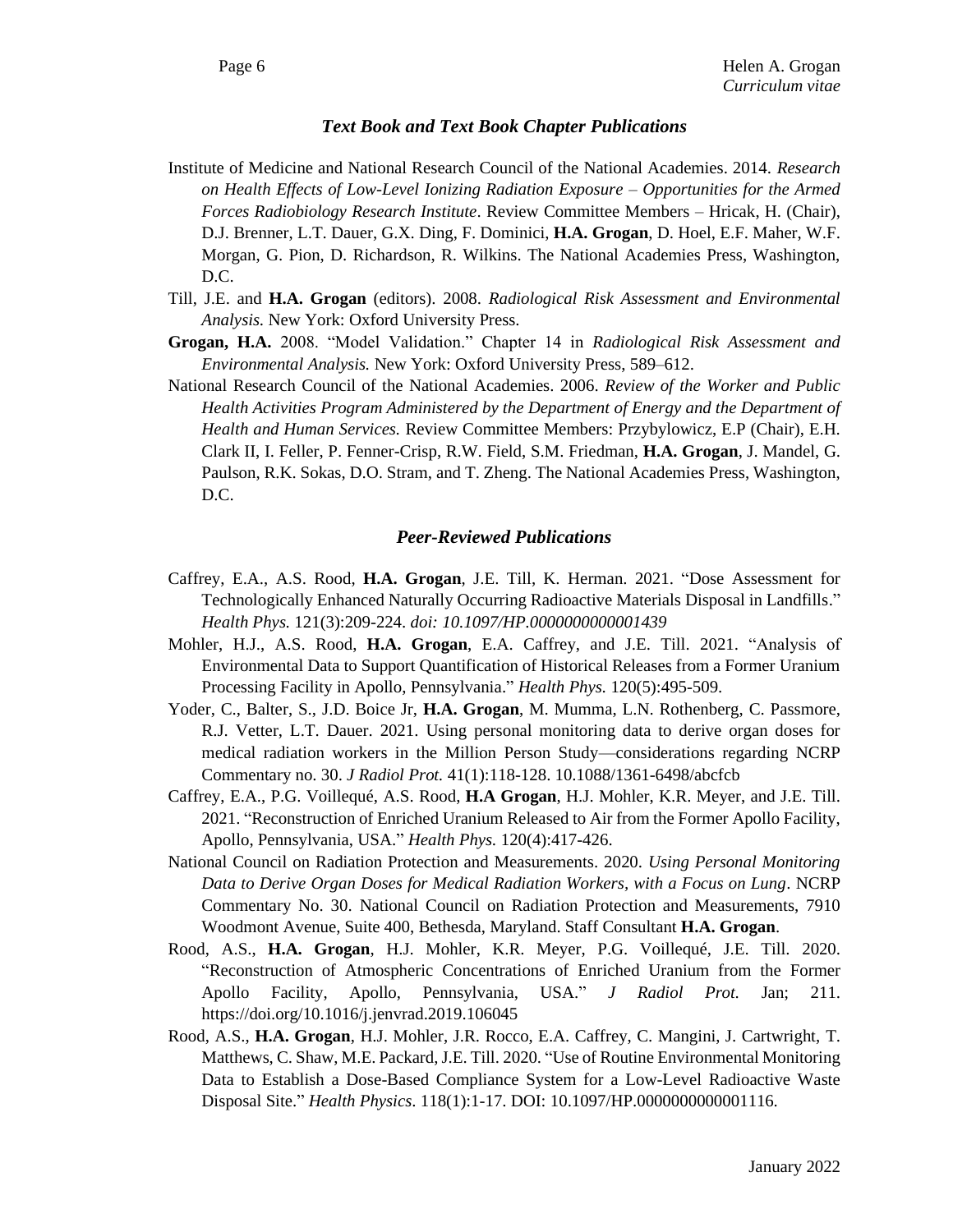- National Council on Radiation Protection and Measurements. 2019. *Implementation Guidance for Emergency Response Dosimetry*. NCRP Commentary No. 28. National Council on Radiation Protection and Measurements, 7910 Woodmont Avenue, Suite 400, Bethesda, Maryland. Scientific Committee Members – S.V. Musolino and A. Salame-Alfie (Co-Chairs), B.R Baker, B.R. Buddemeier, J.A. Donnelly Sr., **H.A. Grogan**, W. Haley, W.E. Irwin III, D.A. Pasquale, R.K. Schlueck, J.S. Wieder. May 24.
- Shore, R., Beck, H., Boice Jr, J.D., Caffrey, E.A., Davis, S., **Grogan, H.A.**, Mettler, F.A., Preston, R.J., Till, J., Wakeford, R., Walsh, L., and Dauer, L.T. 2019. Response to Letter by Moghissi and Calderone. *Health Phys.* Aug;117(2):224-225.
- Shore, R., Beck, H., Boice Jr, J.D., Caffrey, E.A., Davis, S., **Grogan, H.A.**, Mettler, F.A., Preston, R.J., Till, J., Wakeford, R. Walsh, L. and Dauer, L.T. 2019. Reply to Comment on "Implications of recent epidemiologic studies for the linear nonthreshold model and radiation protection." *J Radiol Prot.* Jun;39(2):655-659. doi: 10.1088/1361-6498/ab077f. Epub 2019 May 24.
- Till, J.R., H.L. Beck, John D. Boice, Jr., H. Justin Mohler, Michael T. Mumma, Jill W. Aanenson, and **H.A. Grogan**. 2019. "Asbestos Exposure and Mesothelioma Mortality among Atomic Veterans." *Int. J. of Radiation Biology*. 93(10) 1128-1144. January 8, 2019. https://doi.org/10.1080/09553002.2018.1551641.
- Aanenson, J.A., J.E. Till, **H.A. Grogan**. 2018. "Understanding and communicating radiation dose and risk from cone beam computed tomography in dentistry." *The Journal of Prosthetic Dentistry* 120 (3); 353-360. [DOI: 10.1016/j.prosdent.2018.01.008.](https://doi.org/10.1016/j.prosdent.2018.01.008)
- Till, J.E., H.L. Beck, J.W. Aanenson, **H.A. Grogan**, H.J. Mohler, S.S. Mohler, P.G. Voillequé. 2018. "Dosimetry associated with veterans who participated in nuclear weapons testing." *International Journal of Radiation Biology*, DOI: 10.1080/09553002.2018.1551639.
- Till, J.E., H.L. Beck, J.D. Boice Jr, H.J. Mohler, M.T. Mumma, J.W. Aanenson, **H.A. Grogan**. 2018. "Asbestos exposure and mesothelioma mortality among atomic veterans." *International Journal of Radiation Biology*, DOI: 10.1080/09553002.2018.1551641.
- Shore, R.E., Beck, H.L., Boice, J.D., Jr., Caffrey, E.A., Davis, S., **Grogan, H.A**., Mettler, F., Preston, J.A., Till, J.E., Wakeford, R., Walsh, L., and Dauer, L.T. 2018. "Recent Epidemiologic Studies and the Linear-Nonthreshold Model for Radiation Protection— Considerations Regarding NCRP Commentary 27." Health Physics. 116 (2), 235-246.
- Shore, R.E., Beck, H.L., Boice, J.D., Jr., Caffrey, E.A., Davis, S., **Grogan, H.A**., Mettler, F., Preston, J.A., Till, J.E., Wakeford, R., Walsh, L., and Dauer, L.T. 2018. "Implications of Recent Epidemiologic Studies and the Linear-Nonthreshold Model for Radiation Protection." Journal of Radiation Protection. 38,1217-1233.
- National Council on Radiation Protection and Measurements. 2018. *Implications of Recent Epidemiologic Studies for the Linear-Nonthreshold Model and Radiation Protection*. NCRP Commentary No. 27. National Council on Radiation Protection and Measurements, 7910 Woodmont Avenue, Suite 400, Bethesda, Maryland. R.E. Shore (Chair), L.T. Dauer (Co-Chair), H.L. Beck, E.A. Caffrey, S. Davis, **H.A. Grogan**, R.N. Hyer, F.A. Mettler Jr., R.J. Preston, J.E. Till, R. Wakeford, L. Walsh.
- Yoder, R.C., L.T. Dauer, S. Balter, J.D. Boice, **H.A. Grogan**, M.T. Mumma, C.N. Passmore, L.N. Rothenberg, R.J. Vetter. 2018. "Dosimetry for the study of medical radiation workers with a focus on the mean absorbed dose to the lung, brain and other organs." *International Journal of Radiation Biology*, DOI: 10.1080/09553002.2018.1549756.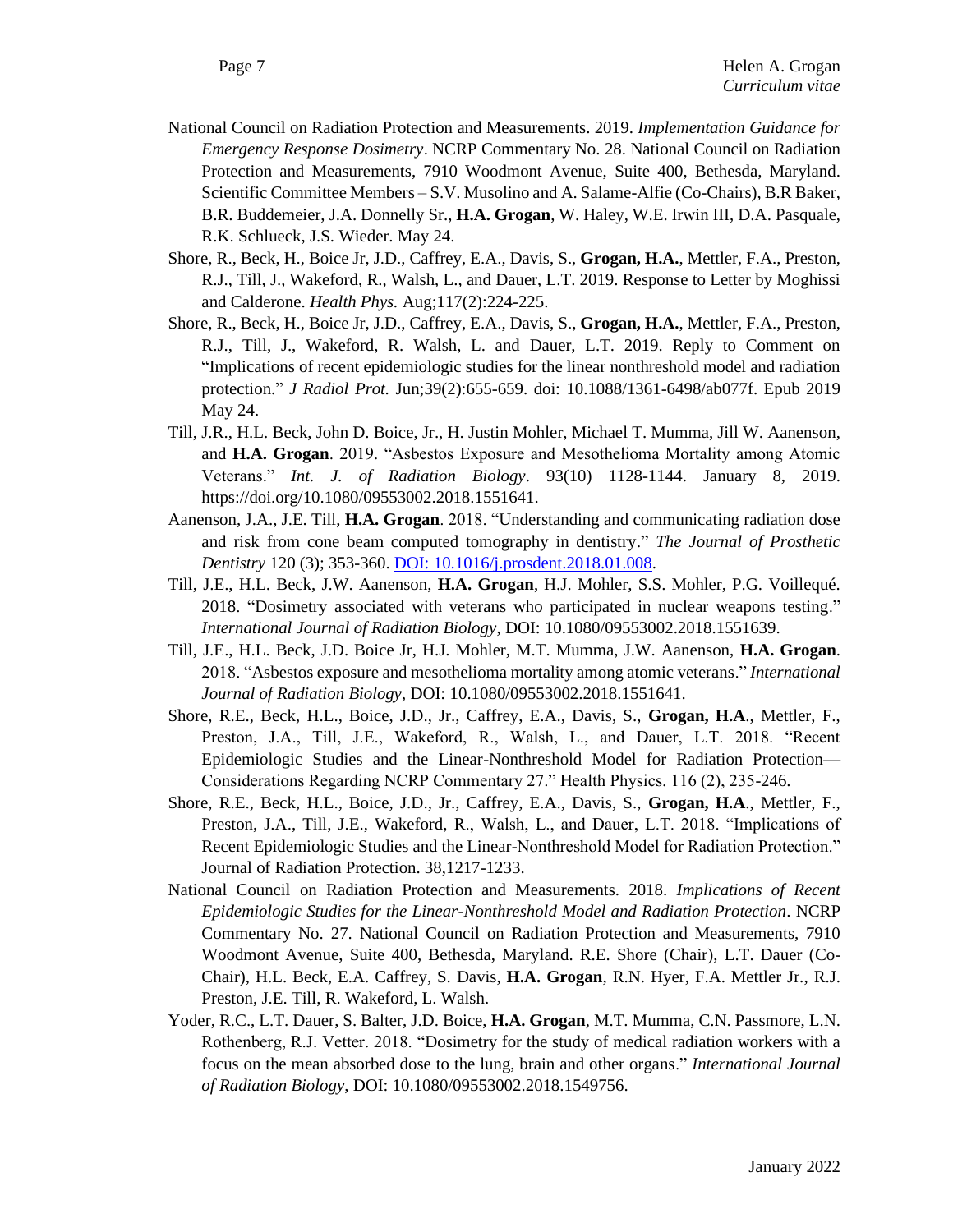- Till, J.E., H.L. Beck, **H.A. Grogan**, E.A. Caffrey. 2017. "A Review of Dosimetry Used in Epidemiological Studies Considered to Evaluate the Linear No-Threshold (LNT) Doseresponse Model for Radiation Protection." *International Journal of Radiation Biology*[, DOI:](http://dx.doi.org/10.1080/09553002.2017.1337280)  [10.1080/09553002.2017.1337280.](http://dx.doi.org/10.1080/09553002.2017.1337280)
- National Council on Radiation Protection and Measurements. 2017. *Guidance for Emergency Response Dosimetry*. NCRP Report No. 179. National Council for Radiation Protection and Measurements, 7910 Woodmont Avenue, Suite 400, Bethesda, Maryland. Scientific Committee Members – S.V. Musolino and A. Salame-Alfie (Co-Chairs), J.L. Bader, D.J. Blumenthal, B.R. Buddemeier, **H.A. Grogan**, W.E. Irwin III, G. Klemic, G.R. Komp, R.W. McBurney, J. Prud´homme, R.K. Schlueck, J.S. Wieder. October 2.
- Beck, H.L., J.E. Till, J.W. Aanenson, **H.A. Grogan**, J.W. Aanenson, H.J. Mohler, S.S. Mohler, P.G. Voillequé. 2017. "Red Bone Marrow and Male Breast Doses for a Cohort of Atomic Veterans." *Radiat Res*. 187, 221–228.
- National Council on Radiation Protection and Measurements. 2014. *Decision Making for Late-Phase Recovery from Major Nuclear or Radiological Incidents*. NCRP Report No. 175. National Council for Radiation Protection and Measurements, 7910 Woodmont Avenue, Suite 400, Bethesda, Maryland. Scientific Committee Members: S.Y. Chen (Chair), D.J. Barnett, B.R. Buddemeier, V.T. Covello, K.A. Kiel, J.A. Lipoti, D.M. Scroggs, A. Wallo. Advisors – D.J. Allard, J.D. Edwards, **H.A. Grogan**, A.F. Nisbet. Consultants – J.J. Cardarelli, II, J.A. MacKinney, M.A. Noska.
- Till, J.E., H.L. Beck, J.W. Aanenson, **H.A. Grogan**, H.J. Mohler, S.S. Mohler, P.G. Voillequé. 2014. "Military Participants at U.S. Atmospheric Nuclear Weapons Testing-Methodology for Estimating Dose and Uncertainty." *Radiat Res*. 181, 471–484.
- J.E. Till, **H.A. Grogan**, H.J. Mohler, J.R. Rocco, S.S. Mohler. 2012. "An Integrated Approach to Data Management, Risk Assessment, and Decision Making." *Health Physics*, 102 (4):367- 377. April.
- Mohler, H.J., **H.A. Grogan**, J.R. Rocco, R.F. Kiefer, and J.E. Till. 2012. "RACER: Dynamic Use of Environmental Measurement Data for Decision Making and Communication*.*" *Operational Radiation Safety*, Vol. 102, Suppl 1. February.
- McKinley, I.G., **H.A. Grogan**, and L.E. McKinley. 2011. "Fukushima: Overview of Relevant International Experience." *Journal of Nuclear Fuel Cycle and Environment* 18 (2): 89–100.
- National Council on Radiation Protection and Measurement (NCRP). 2011. *Radiological Health Protection Issues Associated With Use of Active Detection Technology Systems for Detection of Radioactive Threat Materials*. NCRP Commentary No. 22. NCRP, Bethesda, Maryland. September.
- Rood, A.S., P.G. Voillequé, S.K. Rope, **H.A. Grogan**, and J.E. Till. 2008. "Reconstruction of atmospheric concentrations and deposition of uranium and decay products released from the former uranium mill at Uravan, Colorado." *J. Env. Radioactivity*. 99:1258–1278.
- Mohler, H.J., K.R. Meyer, **H.A. Grogan**, J.W. Aanenson, and J.E. Till. 2004. "Application of NCRP Air Screening Factors for Evaluating both Routine and Episodic Radionuclide Releases to the Atmosphere." *Health Physics* 86 (2): 135–144.
- J.E. Till and **H.A. Grogan**. 2006. "Applied Modeling and Computations in Nuclear Science: the Foundation for Risk Assessment and Decision Making." In *Applied Modeling and Computations in Nuclear Science*. ACS Symposium Series 945. Edited by T.M. Semkow, S. Pommé, S.M. Jerome, and D.J. Strome. American Chemical Society, Washington, D.C.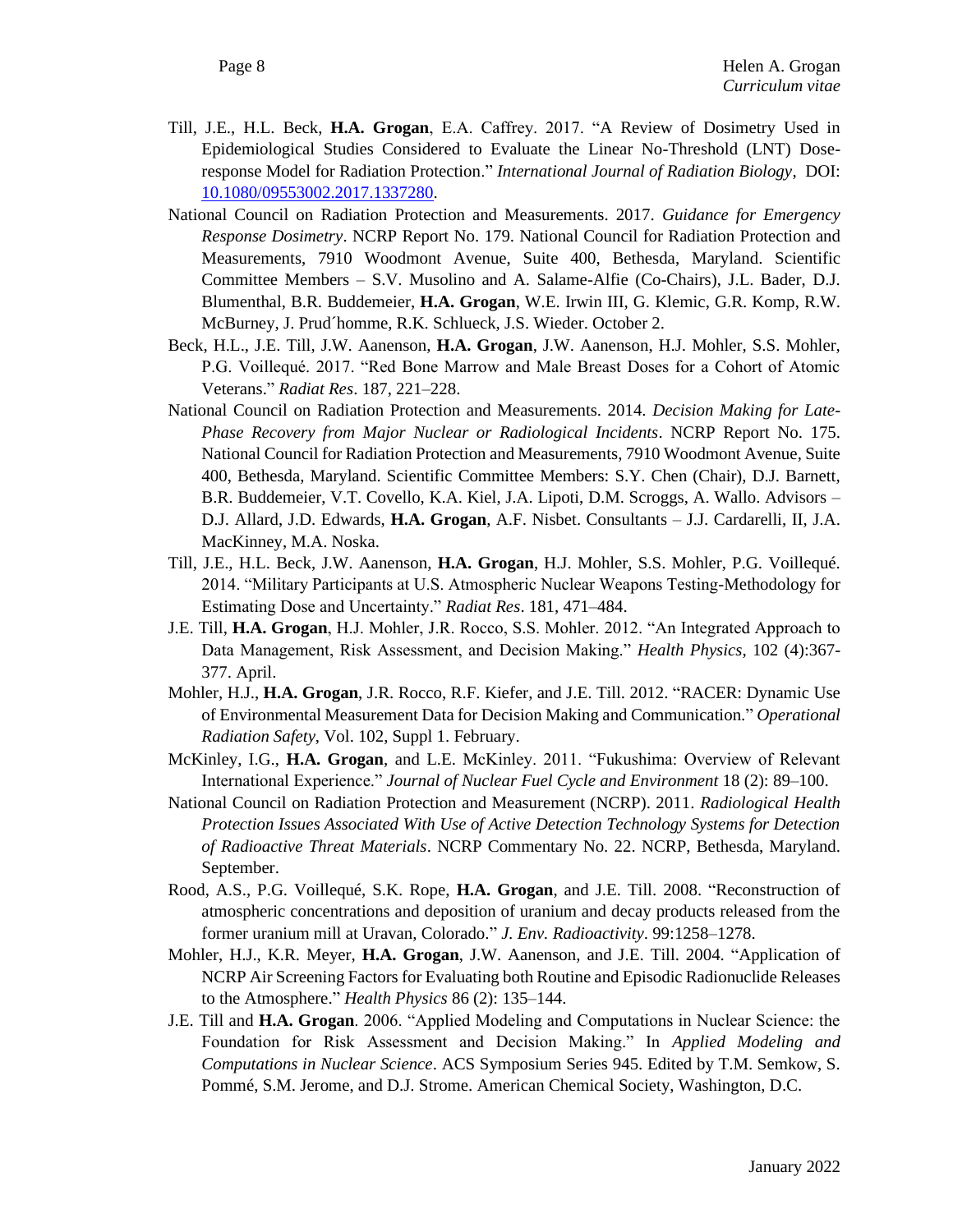- **H.A. Grogan**, J.W. Aanenson, P.D. McGavran, K.R. Meyer, S.S. Mohler, H. J. Mohler, J.R. Rocco, A.S. Rood, J.E. Till, and L.H. Wilson. 2006. "Applied Modeling of the Cerro Grande Fire at Los Alamos: An Independent Analysis of Exposure, Health Risk, and Communication with the Public." In *Applied Modeling and Computations in Nuclear Science*. ACS Symposium Series 945. Edited by T.M. Semkow, S. Pommé, S.M. Jerome, and D.J. Strome. American Chemical Society, Washington, D.C.
- Till, J.E., A.S. Rood, P.G. Voillequé, P.D. McGavran, K.R. Meyer, **H.A. Grogan**, W.K. Sinclair, J.W. Aanenson, H.R. Meyer, H.J. Mohler, S.K. Rope, and M.J. Case. 2002. "Risks to the Public from Historical Releases of Radionuclides and Chemicals at the Rocky Flats Environmental Technology Site." *Journal of Exposure Analysis and Environmental Epidemiology* 12: 355–372.
- Rood, A.S., **H.A. Grogan**, and J.E. Till. 2002. "A Model for a Comprehensive Evaluation of Plutonium Released to the Air from the Rocky Flats Plant, 1953–1989." Health Physics 82 (2).
- **Grogan, H.A.,** W.K. Sinclair, and P.G. Voillequé. 2001. "Risks of Fatal Cancer from Inhalation of Plutonium-239,240 by Humans: A Combined Four Method Approach with Uncertainty Evaluation." *Health Physics* 80 (5): 447–461.
- Rood, A.S., **H.A. Grogan** and J.E. Till. 2001. "A Model for a Comprehensive Assessment of Exposure and Lifetime Cancer Incidence Risk from Plutonium Released from the Rocky Flats Plant, 1953-1989." *Health Physics* 82 (2): 182–212.
- Little, R.H., **H.A. Grogan,** G.M. Smith, and C. Torres. 1993. "Land Disposal Practices in Europe and North America." *J. Inst. Water and Environmental Management* 7 (4): 354–363.
- McKinley, I.G. and **H.A. Grogan.** 1991. "Radionuclide Sorption Databases for Swiss Repository Safety Assessments." *Radiochimica Acta* 52/53: 415–420.
- McKinley, I.G. and **H.A. Grogan.** 1991. "Consideration of Microbiology in Modeling the Near-Field of a L/ILW Repository." *Experientia* 47: 573–577.
- West, J.M., **H.A. Grogan,** and I.G. McKinley. 1991. "The Role of Microbiology in the Geological Containment of Radioactive Wastes." In *Diversity of Environmental Biogeochemistry.* Developments in Geochemistry: 6. Edited by J. Berthelin. Elsevier Science Publishers B V. 205–215.
- Van Dorp, F., **H.A. Grogan,** and C. McCombie. 1989. "Disposal of Radioactive Waste." International Journal of Radiation Applications and Instrumentation Part C. *Radiat. Phys. Chem*. 34 (2): 337–347
- **Grogan, H.A.** and F. van Dorp. 1988. "The Reliability of Environmental Transfer Models Applied to Waste Disposal." In *Reliability of Radioactive Transfer Models.* Edited by G. Deems. Elsevier Applied Science. EUR 11367. 276–284.
- **Grogan, H.A.,** N.G. Mitchell, M.J. Minski, and J.N.B. Bell. 1988. "Pathways of Radionuclides from Soils to Wheat." In *Pollutant Transport and Fate in Ecosystems.* Edited by P.J. Coughtrey, M.H. Martin, and M.H. Unsworth. Oxford: Blackwell Scientific Publications. 353–370.
- Bell, J.N.B., M.J. Minski, and **H.A. Grogan.** 1988. "Plant Uptake of Radionuclides." *Soil Use and Management* 4 (3): 76–84.
- Nair, S., **H.A. Grogan,** M.J. Minski, and J.N.B. Bell. 1983. "Models for the Prediction of Doses from the Ingestion of Terrestrial Foods." In *Ecological Aspects of Radionuclide Releases.*  Edited by P.J. Coughtrey, J.N.B. Bell, and T.M. Roberts. Oxford: Blackwell Scientific. 141– 159.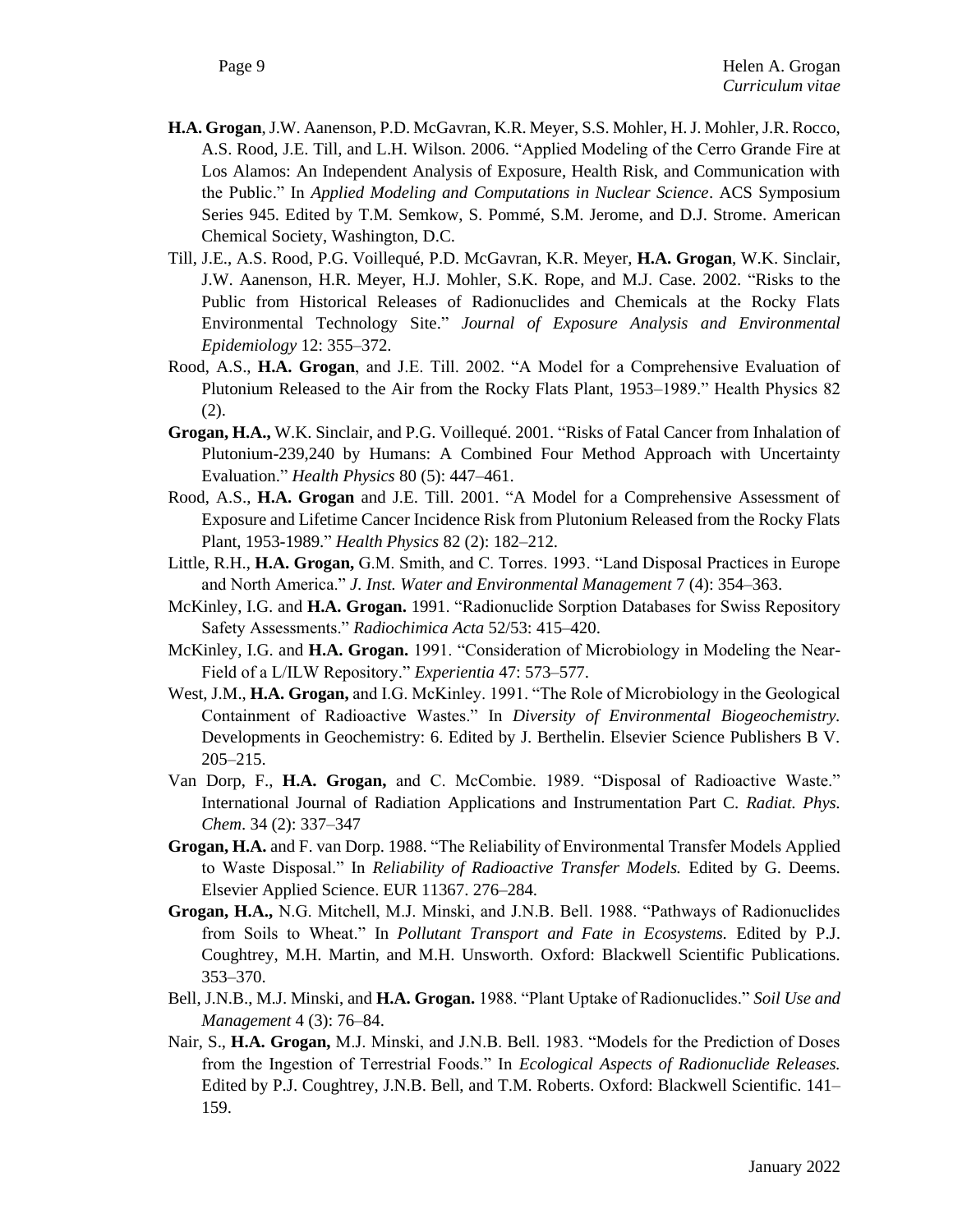### *Conference Proceedings*

- Caffrey, E.A., C.D. Mangini, A.S. Rood, **H.A. Grogan**, H.J. Mohler, J.R. Rocco, J.E. Till, J. Cartwright, T. Matthews, C. Shaw. 2019. Implementation of a dose-based compliance system for WCS. Waste Management Symposia 2019. Phoenix, AZ. 3–7 March.
- Anderson, T., K. Jones, J. Simmonds, L. Hubbard, **H. Grogan**, E. Waller. 2016. A Tool for Implementing the UNSCEAR Methodology for Estimating Human Exposures from Radioactive Discharges. 14th International Congress of the International Radiation Protection Association. Cape Town, South Africa. 9–14 May.
- Grogan, H.A. and J.E. Till. 2012. Rebuilding Trust in the Science of Radiation Protection. 13<sup>th</sup> International Congress of the International Radiation Protection Association. Glasgow, Scotland. 13–18 May.
- Till, J.E. and **H.A. Grogan**. 2009. It's the Dose! Strategies for Environmental Dose Reconstruction and Risk Assessment. Environmental Dose Reconstruction and Risk Assessment for Litigation and Planning Purposes. Phoenix, Arizona.
- Rood, A.S., B. Jacobs, P. Shanahan, H.J. Mohler, J.W. Aanenson, J.R. Rocco, L. Hay Wilson, **H.A. Grogan,** and J.E. Till. 2009. "Overview of Environmental Transport Models Contained in the Risk Analysis, Communication, Evaluation, and Reduction (RACER) Software Tools at Los Alamos National Laboratory." In *Proc.Waste Management for the Nuclear Renaissance*, Waste Management 2009. [www.wmsym.org.](http://www.wmsym.org/) March 1–5, Phoenix, Arizona.
- Mohler, H.J., J.W. Aanenson, **H.A. Grogan**, and J.E. Till. 2005. "Creating Spatially-Linked Data and Risk Evaluation Tools to Support Community Participation and Decision Making for a Contaminated Site." *Proceedings of EnviroInfo 2005*. 19th International Conference Informatics for Environmental Protection. September, 7–9. Networking Environmental Information. Brno, Czech Republic.
- **Grogan, H.A.,** J.E. Till, K.R. Meyer, and H.J. Mohler. 2004. "Involving Stakeholders and Tailoring Environmental Databases for Shared Analysis of a Contaminated Site." *Proceedings of the 18th International Conference Informatics for Environmental Protection, Sh@ring.* CERN, Geneva, Switzerland, October 21–23.
- Sumerling, T.J., **H.A. Grogan,** P. Zuidema, and F. van Dorp. 1993. "Scenario Development for Safety Demonstration for Deep Geological Disposal in Switzerland." *Proceedings of the 4th Annual International Conference on High-Level Radioactive Waste Management.* Las Vegas, Nevada, April 26–30, 1993. American Society of Civil Engineers and the American Nuclear Society.
- Smith, G.M. and **H.A. Grogan.** 1992. "Taking Account of the Biosphere in HLW Assessment." *Proceedings of the Third International Conference on High Level Radioactive Waste Management.* Las Vegas, Nevada, April 12–16, 1992. American Society of Civil Engineers and the American Nuclear Society.
- **Grogan, H.A.** and K.J. Worgan. 1991. "Testing Near-Field Models for Deep Disposal." In *Proceedings of the Technical Workshop on Near-Field Performance Assessment for High-Level Waste.* Madrid, Spain, October 15–17, 1990. Edited by P. Sellin, M. Apted, and J. Gago. SKB Technical Report 91–59. Swedish Nuclear Fuel and Waste Management Co. Available from Box 5864, S-10248, Stockholm, Sweden.
- Zuidema, P., F. van Dorp, **H.A. Grogan,** and M. Hugi. 1991. "Radioactive Waste Disposal In Switzerland: The Impact of Safety Criteria on Repository Design and Hydrogeological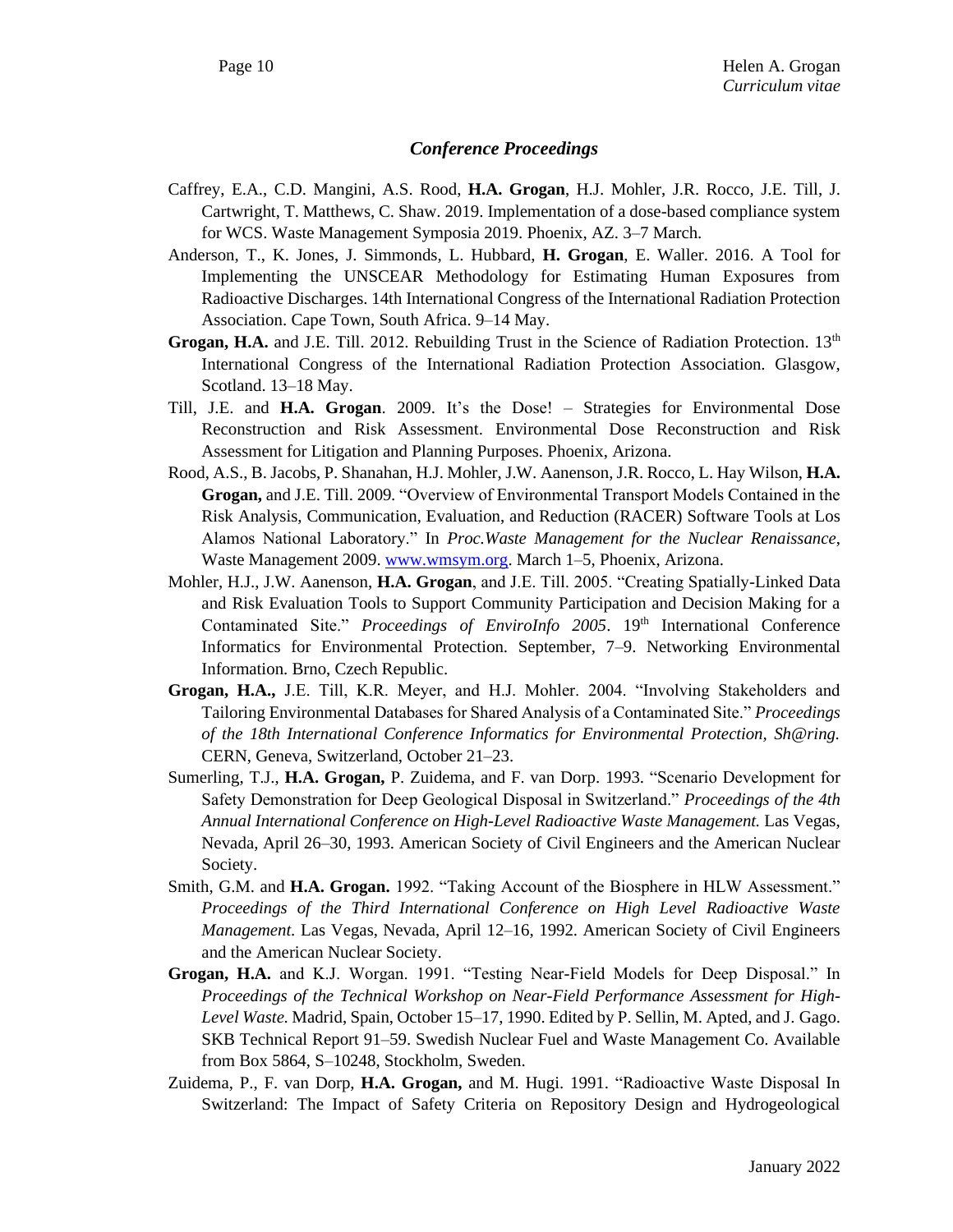Requirements." In Proceedings *Water Resources in Mountainous Regions.* Edited by A. Parmaux. *Memories of the 22nd Congress of IAH*, Vol. XXII Part, GEOLEP–EPFL. CH-1015 Lausanne.

- **Grogan, H.A.** 1991. "BIOMOVS Contribution to Long Term Radioactive Waste Assessment." *Proceedings of the Symposium on the Validity of Environmental Transfer Models.* Stockholm, Sweden, October 1990. Swedish Radiation Protection Institute.
- Schenker-Wicki, A., F. van Dorp, and **H.A. Grogan.** 1988. "The Use of Multi-Criteria Analysis (MCA) for Evaluating Feasible Countermeasures After an Accidental Release of Radioactivity." IV Symposium Internationale de Radioécologie Impact des Accidents d'Origine Nucléaire sur l'Environment, March 14–19, Cadarache, France.
- **Grogan, H.A.** and F. van Dorp. 1986. "Modelling the Behaviour of Radionuclides in the Biosphere for the Safety Assessment of a High-Level Waste Repository, First Estimates of Uncertainties." In *CEC Seminar on The Cycling of Long-lived Radionuclides in the Biosphere: Observations and Models. Madrid, Spain, 1986.*
- **Grogan, H.A.** and F. van Dorp. 1986. "The Importance of Models for Predicting the Behaviour and Impact of Radionuclides Released to the Environment." Paper presented at the Symposium Radioaktivitätsmessungen in der Schweiz nach Tschernobyl und ihre wissenschaftliche Interpretation, October 20–24, Bern, Switzerland.
- McKinley, I.G., **H.A. Grogan,** and J.M. West. 1985. "Quantitative Modelling of the Effects of Microorganisms on Radionuclide Transport from a HLW Repository*." Proceedings of the NEA Workshop on the Effects of Natural Organic Compounds and of Microorganisms on Radionuclide Transport*. 50–66.
- West, J.M., I.G. McKinley, **H.A. Grogan,** and S.C. Arme. 1985. "Laboratory and Modeling Studies of Microbial Activity in the Near Field of a HLW Repository." *Proceedings of the Stockholm MRS Meeting, Scientific Basis for Radioactive Waste Management, IX.*, Edited by L.O. Werne. 533–538.

### *Published Technical Reports*

### *(excludes technical notes, internal reports, and commercial reports)*

- EPRI. 2016. *Batch and Continuous Releases to the Atmosphere from Nuclear Power Plants: Comparison of Environmental Concentrations and Doses*. 3002008166. Electric Power Research Institute, Palo Alto CA. November.
- EPRI. 2014. *EPRI Recommendations for the National Academies' Pilot Study of Cancer Risks in Populations Around Nuclear Facilities: Feasibility Study*. 3002003163. Electric Power Research Institute, Palo Alto CA. November.
- EPRI. 2011. *Technical Considerations for the Nuclear Regulatory Commission/ National Academy of Sciences Proposed Study: Cancer in Populations Living Near Nuclear Facilities*. 1024677. Electric Power Research Institute, Palo Alto CA. November.
- New Mexico Community Foundation. 2011. Contributing Authors: H.J. Mohler, J.E. Till, **H.A. Grogan**, S. Wolters, E. Archuleta, P. Medvick, S. Price, D. Cuthbertson, and R. Rivera. *Audit Report: Evaluation of the Completeness and Accuracy of the Environmental Monitoring Data Provided by Los Alamos National Laboratory and the New Mexico Environment Department Oversight Bureau to the RACER Database.* Report Prepared by Risk Assessment Corporation for New Mexico Community Foundation. February.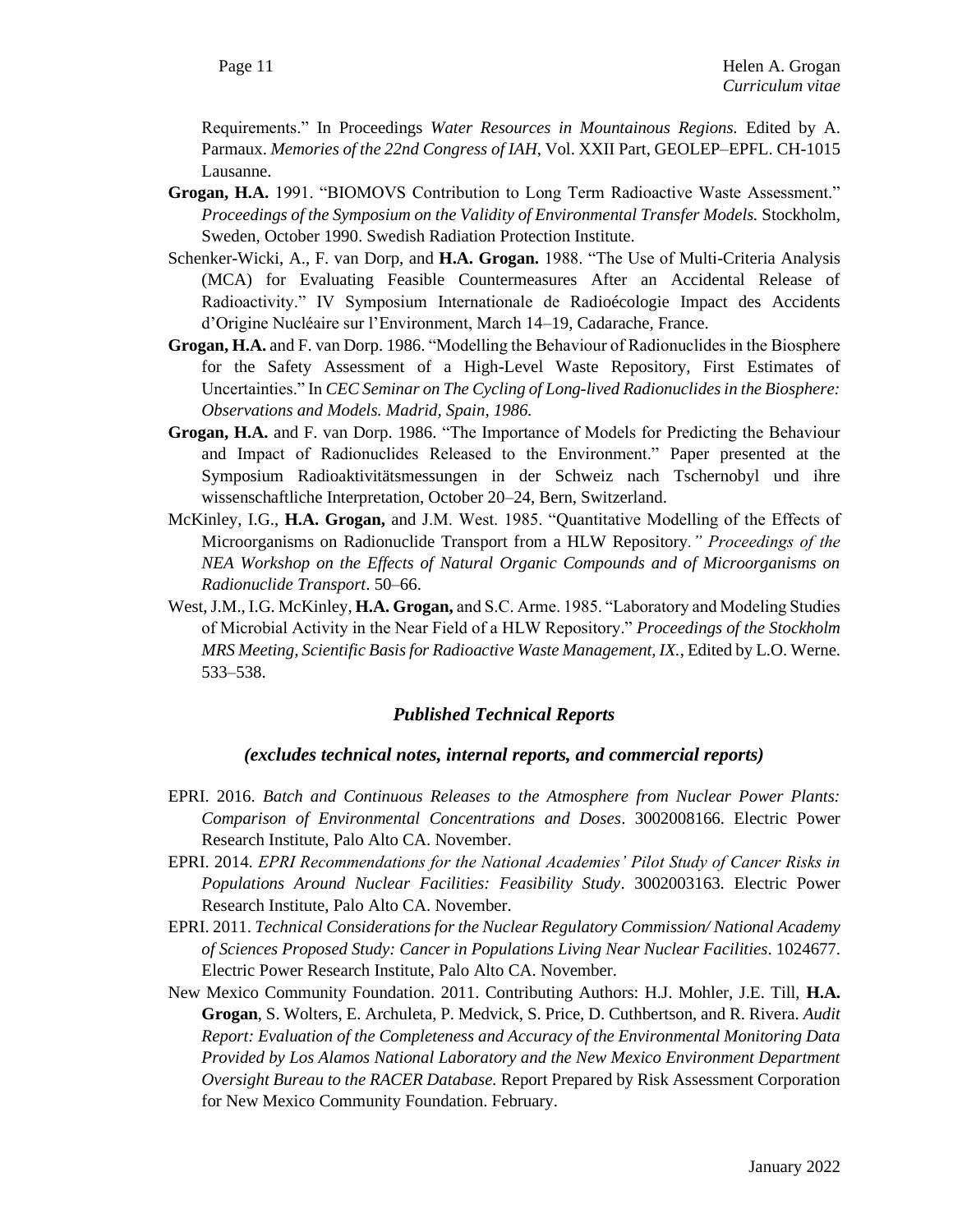- Risk Assessment Corporation (RAC). 2009. Contributing Authors: J.W. Aanenson, **H.A. Grogan**, B. Jacobs, G.G. Killough, K.R. Meyer, H.J. Mohler, S. Mohler, J.R. Rocco, A.S. Rood, P. Shanahan, E.A. Stetar, L. Hay Wilson, and J.E. Till. *Risk Analysis, Communication, Evaluation, and Reduction at LANL. Ranking Tool Methodology.* RAC Report No. 35-RACER LANL-2008-FINAL. Risk Assessment Corporation. Neeses, South Carolina. April.
- Aanenson, J.W., D. Gonzales, **H.A. Grogan,** S.S. Mohler, J.R. Rocco, E.A. Stetar, L. Hay Wilson, and J E. Till. 2007. *Risk Analysis, Communication, Evaluation, and Reduction at LANL. Stakeholder Involvement Summary*. RAC Report No. 21-RACER LANL-2007-FINAL. Risk Assessment Corporation. Neeses, South Carolina. September.
- Wilson, L.H, J.R. Rocco, S. Mohler, E.A. Stetar, **H.A. Grogan**, H.J. Mohler, J. Wilson, B. Jacobs, P. G. Voillequé, and J E. Till. 2007. *Risk Analysis, Communication, Evaluation, and Reduction at LANL. Decision Support Tool Methodology*. RAC Report No. 18-RACER LANL-2007- FINAL. Risk Assessment Corporation. Neeses, South Carolina. July.
- Stetar, E.A, L.H. Wilson, J.R. Rocco, S. Mohler, **H.A. Grogan,** and J E. Till. 2007. *Risk Analysis, Communication, Evaluation, and Reduction at LANL. Focus Group Data Evaluation*. RAC Report No. 19-RACER LANL-2007-FINAL. Risk Assessment Corporation. Neeses, South Carolina. July.
- Kosson, D., **H. Grogan**, K. Higley, R. Maddalena, and C. Whipple. 2004. *Merit Panel Review of the C-Tank Farm Closure Performance Assessment.* Final Report. Submitted to CH2M-Hill Hanford Group, Inc. April 20.
- Aanenson, J.W., J. Goldberg, **H.A. Grogan**, L.H. Wilson, G.G. Killough, K.R. Meyer, H.J. Mohler, S. Mohler, J.R. Rocco, A.S. Rood, P. Shanahan, W.K. Sinclair, C. Slack, E.A. Stetar, J. Wilson, and J E. Till. 2004. *Risk Analysis, Communication, Evaluation, and Reduction at LANL-Contemporary Risk Assessment: Demonstration of an Integrated Methodology*. RAC Report No. 11-RACER LANL-2004-FINAL. Risk Assessment Corporation. Neeses, South Carolina. December.
- Mohler, H.J., K.R. Meyer, J.W. Aanenson, and **H.A. Grogan**. 2002. *Analysis of Exposure and Risks to the Public from Radionuclides and Chemicals Released by the Cerro Grande Fire at Los Alamos. Task 3: Calculating and Communicating Risks: Observations and Recommendations*. RAC Report No.15-NMED-2001-FINAL(Rev.1). Prepared by Risk Assessment Corporation, Neeses, South Carolina, for New Mexico Environment Department, Santa Fe. June 12.
- Rood, A.S., J.W. Aanenson, S.S. Mohler, P.D. McGavran, H.J. Mohler, and **H.A. Grogan**. 2002. *Analysis of Exposure and Risks to the Public from Radionuclides and Chemicals Released by the Cerro Grande Fire at Los Alamos. Task 1.7: Final Report on Estimated Risks from Releases to Air.* RAC Report No. 3-NMED-2002-FINAL(Rev.1). Prepared by Risk Assessment Corporation, Neeses, South Carolina, for New Mexico Environment Department. Santa Fe. June 12.
- Mohler, S.S., J.W. Aanenson, **H.A. Grogan**, L. Hay Wilson, P.D. McGavran, K.R. Meyer, H.J. Mohler, J.R. Rocco, and A.S. Rood. 2002. *Analysis of Exposure and Risks to the Public from Radionuclides and Chemicals Released by the Cerro Grande Fire at Los Alamos. Summary Report.* RAC Report No. 5-NMED-2002-FINAL. Prepared by Risk Assessment Corporation, Neeses, South Carolina for New Mexico Environment Department. Santa Fe. June 12.
- **Grogan, H.A.**, A.S. Rood, J.W. Aanenson, and E.B. Liebow. 2002. *A Risk-based Screening Analysis for Radionuclides Released to the Columbia River from Past Activities at the U.S. Department of Energy Nuclear Weapons Site in Hanford, Washington*. RAC Report No. 3-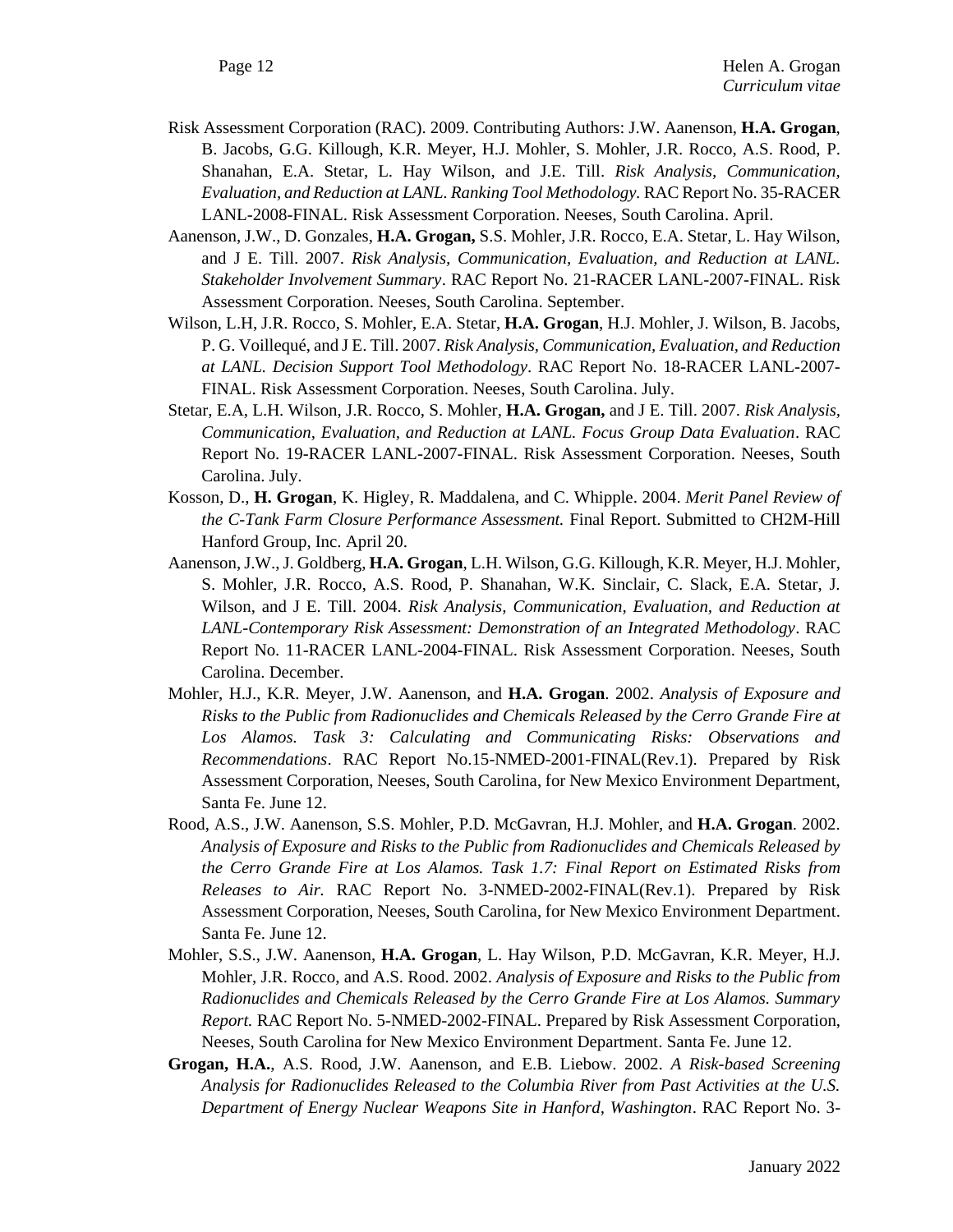CDC-Task Order 7-2000-FINAL. Prepared by Risk Assessment Corporation, Neeses, South Carolina, for the Centers for Disease Control and Prevention, Atlanta. November.

- Till, J.E., Aanenson, J.W., Boelter, P.J., M.C. Case, M. Dreicer, **H.A. Grogan**, M.O. Langan, P.D. McGavran, K.R. Meyer, R. Meyer, H.J. Mohler, A.S. Rood, R.C. Rope, S.K. Rope, L.A. Stetar, P.G. Voillequé, T.F. Winsor, W. Yang. 2001. *Evaluation of Materials Released from the Savannah River Site. Savannah River Site Environmental Dose Reconstruction Project.* Phase II: Source Term Calculation and Ingestion Pathway Data Retrieval. RAC Report No.1- CDC-SRS-1999-Final. Final Report. Prepared by *Radiological Assessments Corporation,* Neeses, South Carolina for Centers for Disease Control and Prevention. April.
- **Grogan, H.A.**, W.K. Sinclair, and P.G. Voillequé, 2000. *Assessing Risks of Exposure to Plutonium.*  RAC Report No. 5-CDPHE-RFP-1998-FINAL(Rev.2). Prepared by *Radiological Assessments Corporation*, Neeses, South Carolina for Colorado Department of Public Health and Environment. February.
- Killough, G. G., A.S. Rood, J.W. Aanenson, K.R. Meyer, **H.A. Grogan**, W.K. Sinclair, and J.E. Till. 2000. *Task 5: Independent Calculation*. Radionuclide Soil Action Level Oversight Panel. RAC Report No. 16-RSALOP-RSAL-1999-FINAL. Risk Assessment Corporation*.* February.
- Sumerling, T.J., **H.A. Grogan** and P.A. Smith. 1999. *Scenario Development for Kristallin-1*. Nagra Technical Report Series NTB 93–13. CH–5430 Wettingen, Switzerland.
- **Grogan, H.A.**, P.D. McGavran, H.R. Meyer, K.R. Meyer, H.J. Mohler, A.S. Rood, W.K. Sinclair, P.G. Voillequé and J.M. Weber. 1999. *Technical Summary Report for the Historical Public Exposures Studies for Rocky Flats Phase II.* RAC Report No. 14-CDPHE-RFP-1999-FINAL. Prepared by *Radiological Assessments Corporation*. Neeses, South Carolina for Colorado Department of Public Health and Environment. September.
- Meyer, K. R., **H.A. Grogan**, and J.E. Till. 1999. RAC *Responses to Public Questions and Concerns.* RAC Report No.12-CDPHE-1999-FINAL. Prepared by *Radiological Assessments Corporation*, Neeses, South Carolina for Colorado Department of Public Health and Environment. August.
- Rood, A.S. and **H.A. Grogan**. 1999. *Estimated Exposure and Lifetime Cancer Incidence Risk from 903 Area Plutonium Releases at the Rocky Flats Plant.* RAC Report No. 1-CDPHE-RFP-1999-FINAL. Prepared by *Radiological Assessments Corporation.* Neeses, South Carolina for Colorado Department of Public Health and Environment. August.
- Rood, A.S. and **H.A. Grogan**. 1999. *Estimated Exposure and Lifetime Cancer Incidence Risk from Plutonium Released from the 1957 Fire at the Rocky Flats Plant.* RAC Report No. 2-CDPHE-RFP-1999-FINAL. Prepared by *Radiological Assessments Corporation.* Neeses, South Carolina for Colorado Department of Public Health and Environment. August.
- Rood, A.S. and **H.A. Grogan**. 1999. *Estimated Exposure and Lifetime Cancer Incidence Risk from Plutonium Released from the 1969 Fire at the Rocky Flats Plant.* RAC Report No. 7-CDPHE-RFP-1999-FINAL. Prepared by *Radiological Assessments Corporation.* Neeses, South Carolina for Colorado Department of Public Health and Environment. August.
- Rood, A.S. and **H.A. Grogan**. 1999. *Comprehensive Assessment of Exposure and Lifetime Cancer Incidence Risk from Plutonium Released from the Rocky Flats Plant, 1953–1989.* RAC Report No. 13-CDPHE-RFP-1999-FINAL. Prepared by *Radiological Assessments Corporation*, Neeses, South Carolina, for Colorado Department of Public Health and Environment. September.
- Rope S.K., K.R. Meyer, M.J. Case, **H.A. Grogan**, D.W. Schmidt, M. Dreicer, T.F. Winsor, and J.E. Till. 1999*. Evaluation of Environmental Data for Historical Public Exposures Studies on*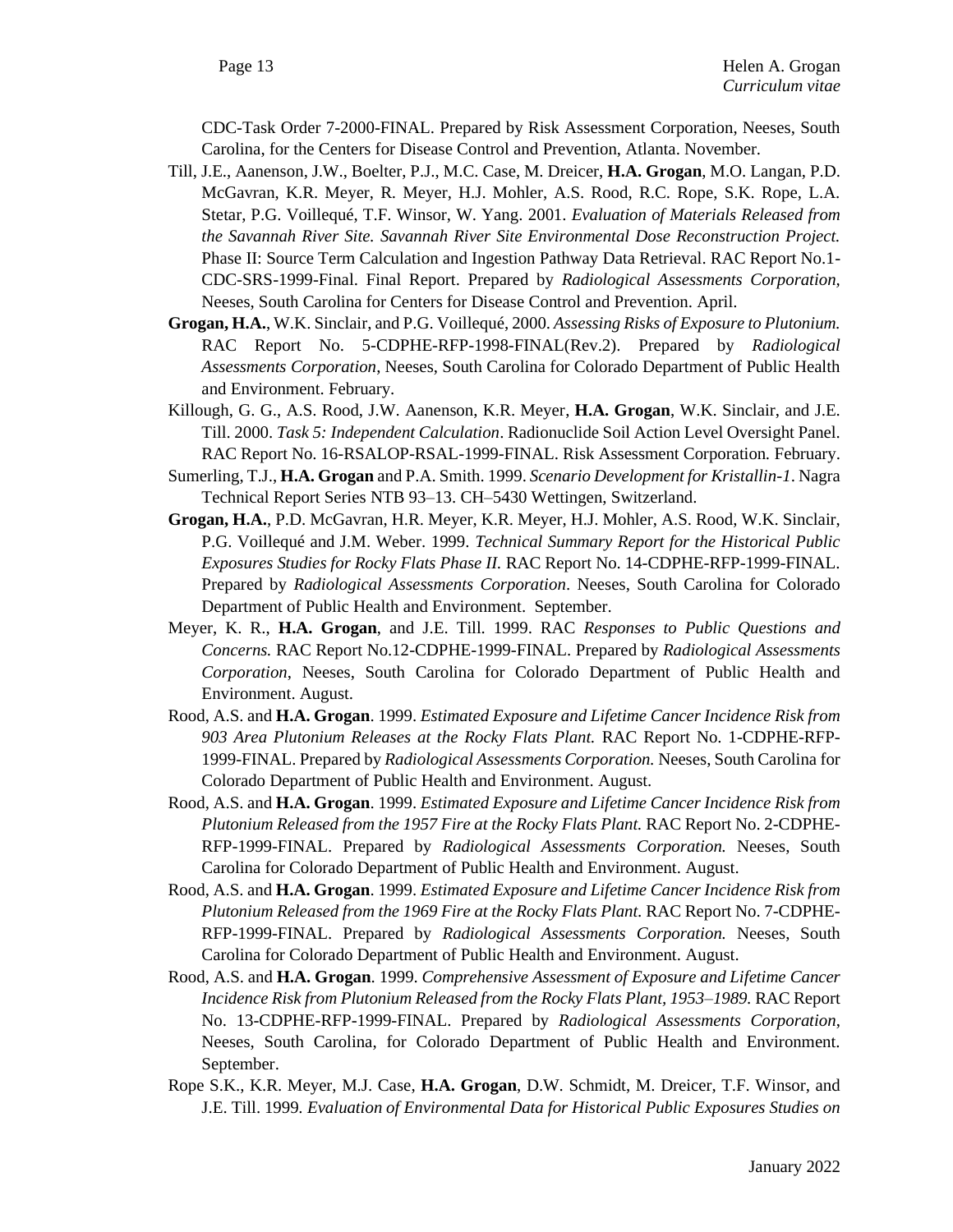*Rocky Flats.* RAC Report No. 1-CDPHE-RFP-1997-FINAL(Rev.1). Prepared by *Radiological Assessments Corporation,* Neeses, South Carolina, for Colorado Department of Public Health and Environment. August.

- Centers for Disease Control and Prevention. 1998. *Issues Related to Estimating Doses Due to I-131 Releases to the Atmosphere from the Hanford Site*. Technical Workshop Report. Prepared by **H.A. Grogan**. RAC Report No. 2-CDC-Task Order 4-1998-FINAL. *Radiological Assessments Corporation.*
- Centers for Disease Control and Prevention. 1996. *Calculating and Interpreting Radiological Doses and Risks for Individuals Exposed to Radionuclides Due to Historical Releases from the Hanford Nuclear Reservation*. Technical Workshop Report. Prepared by **H.A. Grogan**. RAC Report No. 5-CDC-Task Order 2-1996-FINAL. *Radiological Assessments Corporation.*
- Stetar, E.A., M.J. Case, L.W. Bell, **H.A. Grogan**, K.R. Meyer, H.R. Meyer, S.K. Rope, D.W. Schmidt, T.F. Winsor, and J.E. Till. 1995. *Identifying Sources of Environmental Monitoring and Research Data. Savannah River Site Dose Reconstruction Project*. RAC Report No. 2 CDC-SRS-95-Final. *Radiological Assessments Corporation*.
- Meyer, K.R., P.D. McGavran, P.G. Voillequé, **H.A. Grogan**, L.W. Bell, H.R. Meyer, S.K. Rope, and J.E. Till. 1995. Phase I Data Retrieval and Assessment. *Evaluation of Materials Released from the Savannah River Site*. RAC Report No. 6 CDC-SRS-95-Final. *Radiological Assessments Corporation*.
- **Grogan, H.A**., M.O. Langan, H.R. Meyer, E.A. Stetar, and J.E. Till. 1995. *Identification and Cataloging of Information Sources. Savannah River Site Dose Reconstruction Project*. RAC Report No. 3 CDC-SRS-95-Final. *Radiological Assessments Corporation*.
- Watkins, B.M. and **H.A. Grogan**. 1994*. Overview of Information Concerning Microbial Effects on Radioactive Waste Repositories*. Nagra Technical Report Series NTB 93–40. CH–5430 Wettingen, Switzerland.
- **Grogan, H.A.**, K.R. Meyer, P.G. Voillequé, S.K. Rope, M.J. Case, H.R. Meyer, R.E. Moore, T. Winsor, and J.E. Till. 1994. *Verification of Phase I Source Term & Uncertainty Estimates*.Final Task 2 Report prepared by *Radiological Assessments Corporation* for the Colorado Department of Public Health and Environment.
- Little, R.H., C. Torres, D. Charles, **H.A. Grogan**, I. Simon, G.M. Smith, T.J. Sumerling, and B.M. Watkins. 1993. Post-Disposal Safety Assessment of Toxic and Radioactive Waste: Waste Types, Disposal Practices, Disposal Criteria, Assessment Methods and Post-Disposal Impacts. EUR 14627 EN. Commission of the European Communities. ISBN 92-826-5610-1, Luxembourg.
- **Grogan, H.A.**, K.J. Worgan, G.M. Smith, and D.P. Hodgkinson. 1992. *Post–Disposal Implications of Gas Generated from Low and Intermediate Level Wastes*. Nagra Technical Report Series NTB 92–07. CH–5430 Wettingen, Switzerland.
- **Grogan, H.A.**, D. Charles, and G.M. Smith. 1991. *An Outline Methodology for Comparative Assessment of Environmental Impacts from Landfilled Wastes*. DoE Report No. DOE/HMIP/RR/91/058. Available from Romney House, 43 Marsham Street, London SW1P 3PY, United Kingdom.
- Baeyens, B., **H.A. Grogan**, and F. van Dorp. 1991*. Biosphere Modelling for a Deep Radioactive Repository: Treatment of the Groundwater–Soil Pathway*. PSI Technical Report PSI Bericht Nr. 98. CH–5232 Villigen PSI, Switzerland.